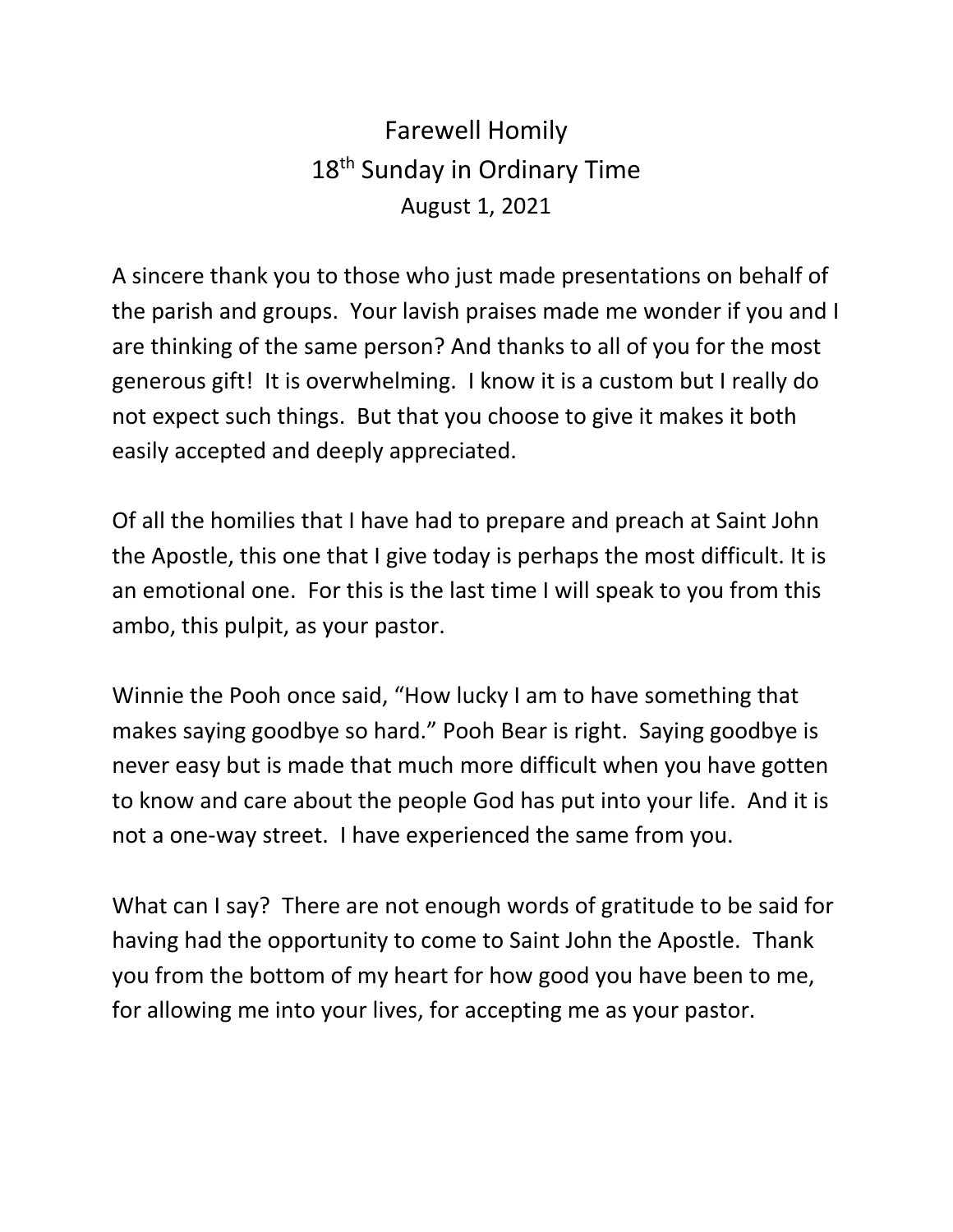I have considered it a privilege and a pleasure to have been your pastor these past six years and to have contributed in any small way to your walk with God. I have come to realize what a wonderful parish you are and how lucky I am.

It is a shame that this COVID-19 pandemic has impacted all our lives so profoundly and reduced our opportunities to be with each other this last nearly year-and-a-half. What a sizable chunk of our time together!

But with the creativity and commitment of certain parishioners, opportunities were made for us to keep in some contact. A deep note of gratitude to those who made it possible.

Looking over the 55 years that this parish has existed, St. John the Apostle has had some fine pastors. From the first, Father John Whelan, who built the church, to Msgr. Joe Muldoon, Father Frank Scott, and more. They shared their lives with you until each was eventually called to go elsewhere. But the parish survived their leaving, hopefully having been built up a bit more by their presence.

It is as Saint Paul once told the Corinthians: "*I planted, Apollos watered, but God gave the growth. So neither the one who plants nor the one who waters is anything, but only God who gives the growth*" (1 Cor. 3: 5-7).

The same is true of parish priests. Father Whelan planted and others watered, but it is God who gives the growth. Whether it be the progress of our own individual faith lives or our community faith life, God is the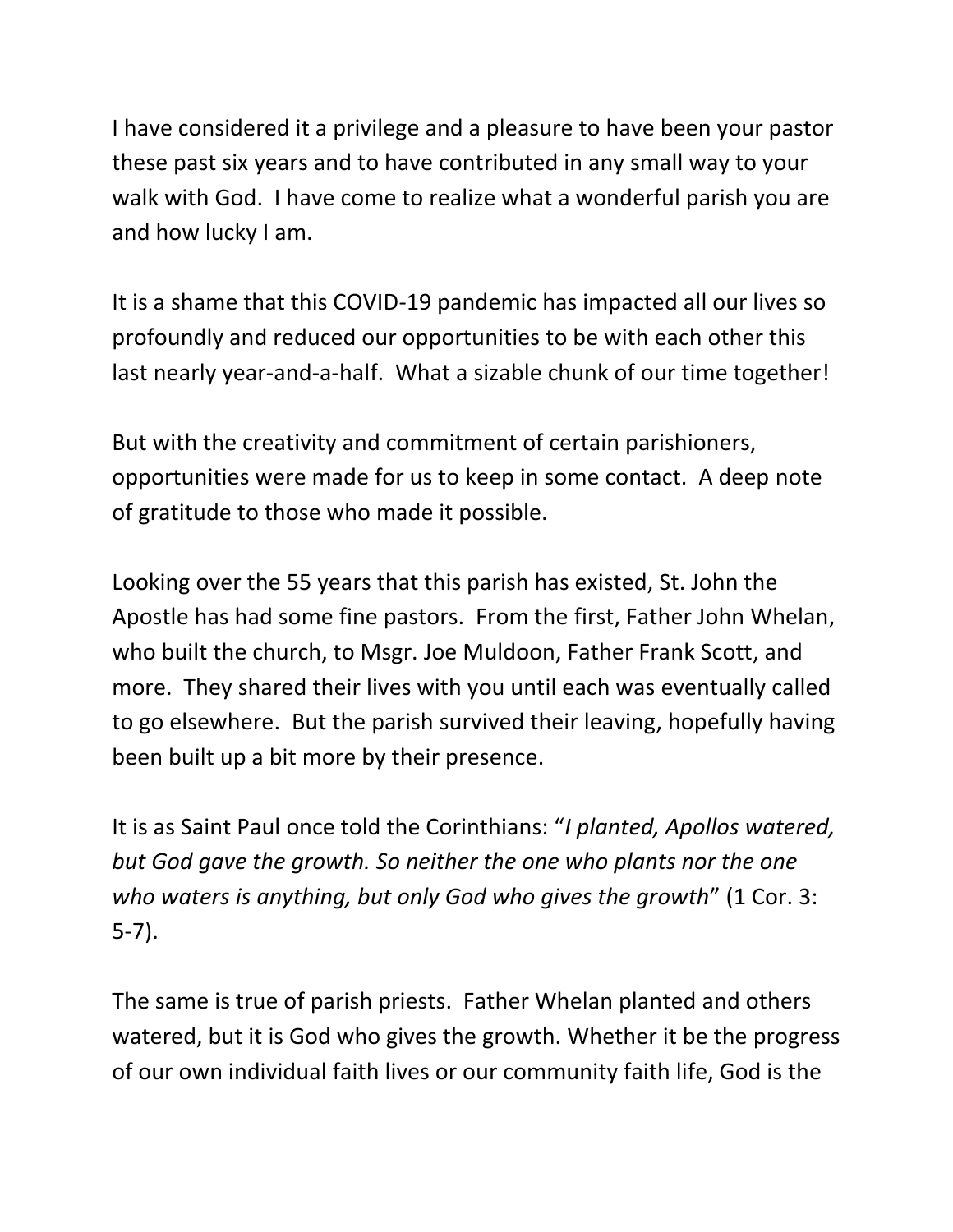One who makes it possible. Without Him we can do nothing. And so, all praise properly belongs to Him.

This may not be the "perfect" time for a change of pastors but with God's help I know that we can make the best of it. Ultimately, with our faith in Jesus Christ we don't need to know the future; we simply need to trust and follow Him.

And I know you will welcome Father Emeka with the same open arms, love, and support with which you welcomed me. I can tell you from personal experience, it makes all the difference in the world. God often shows His love through the good people He places in our path. We are molded by the love, the care and the concern of others.

These past six years have a special place in my 25 years as a priest. But no one is always at their best. And so, I must apologize for the times as your parish leader that I may have let you down, failed to be there when you needed me, or said something silly and insensitive. For these and any other faults on my part I am truly sorry.

My goal has always been to model my ministry on the words of Saint Paul: "*For what we preach is not ourselves, but Jesus Christ as Lord, with ourselves as your servants for Jesus' sake…. But we have this treasure in earthen vessels, to show that the transcendent power belongs to God and not to us*" (2 Cor. 4:5,7).

I cannot begin to name all the people whom I would like to thank for their help and cooperation over the years. Without them I could not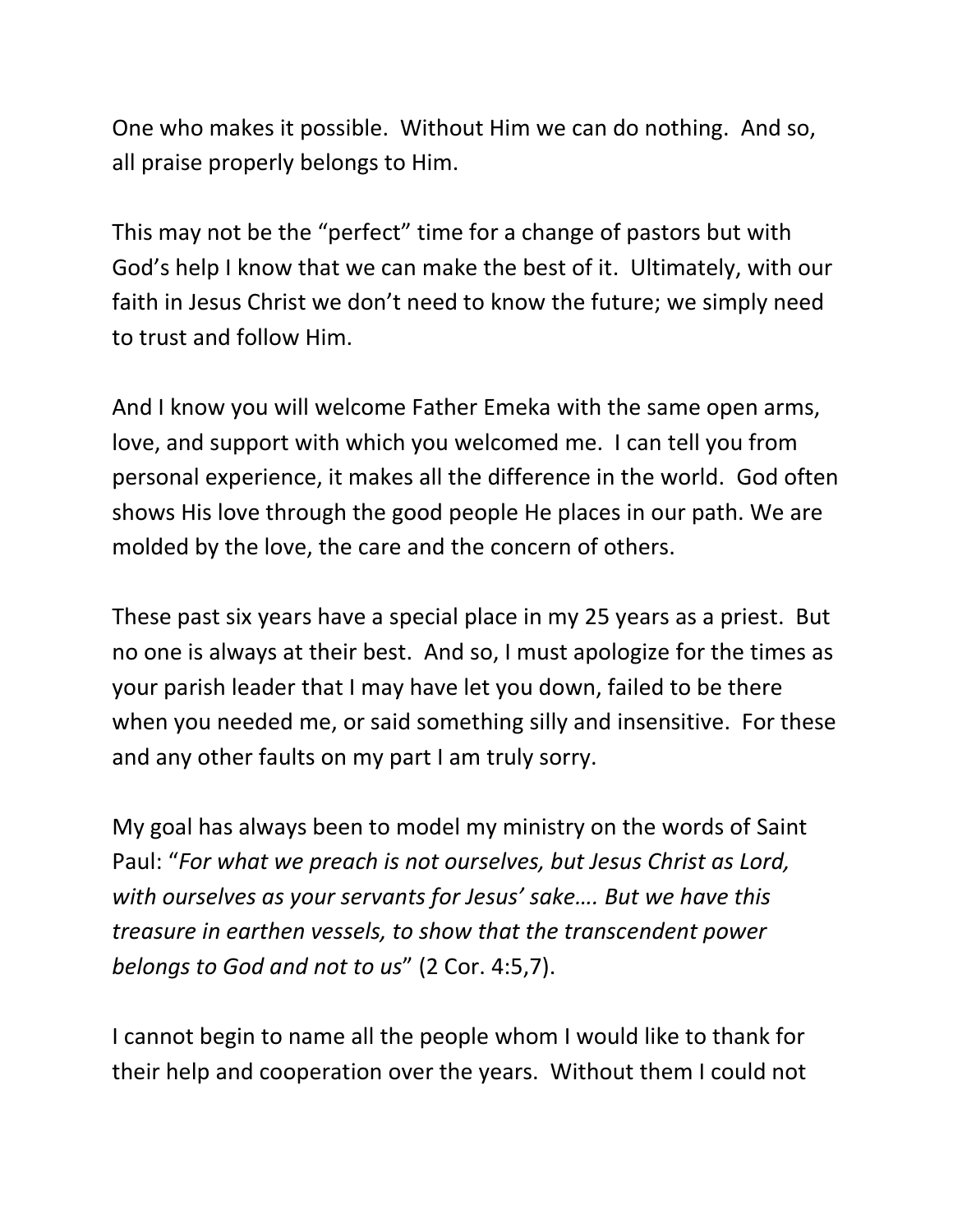have managed. People notice priests because we are the ones who stand in front of them every Sunday, preach and lead them in worship. So we get a lot of credit; often more than we deserve.

But it is the many parishioners who have lower profiles, who often work behind the scenes as staff and volunteers, as members of the Pastoral Council, the Finance Council, the Building and Grounds Committee, as sacristans, counters, altar servers, and readers, as ushers and side-door greeters, Extraordinary ministers of Communion, musicians and choir members, with the Knights of Columbus, the Catholic Women's League, and the Legion of Mary, with Children's Liturgy, Sacramental Preparation and the Liturgy Committee, with Pastoral Care and the Bereavement Group, with Social Outreach, the New Evangelization Group, and the Prolife Ministry – these and others still keep this church active, engaged and running smoothly. And they will continue to do so in the future.

And it is all of you, who through your presence, prayers, faithcommitment, and financial support keep this parish alive and able to continue its mission. I want to thank each and every one of you for making Saint John's such a hard parish to leave.

But one never completely leaves a place like Saint John's. Something of oneself is left behind and something of it is brought with you. I leave behind my work here. I take with me many fond memories. I will remember you. I promise to keep you in my prayers. Please keep me in yours.